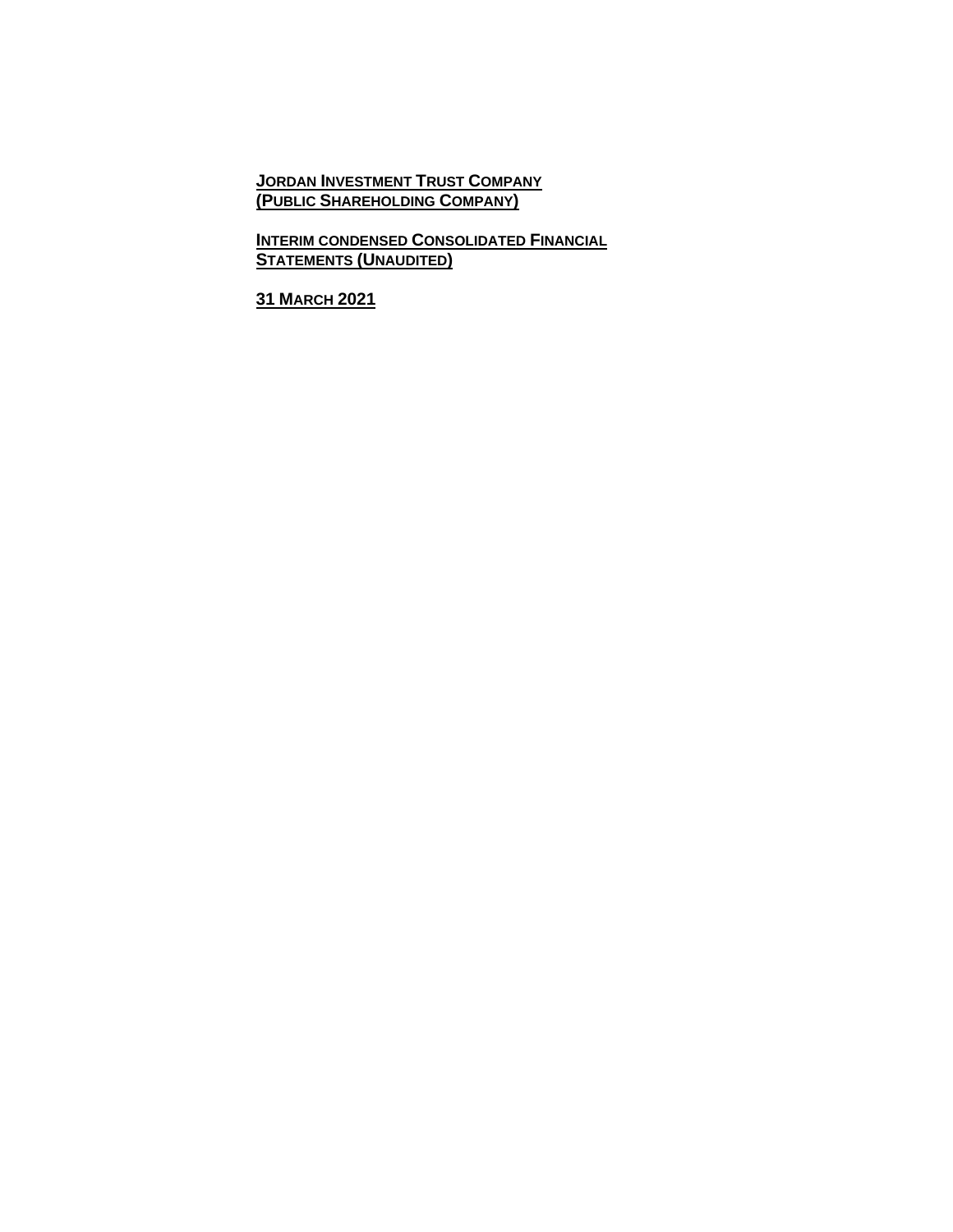

**Ernst & Young Jordan** P.O. Box 1140 300 King Abdulla Street Amman 11118 Jordan Tel:00962 6 580 0777 /00962 6552 6111 Fax:00962 6 5538 300 www.ey.com

## **REPORT ON REVIEW OF INTERIM CONDENSED CONSOLIDATED FINANCIAL STATEMENTS TO THE BOARD OF DIRECTORS OF JORDAN INVESTMENT TRUST COMPANY AMMAN - JORDAN**

# **Introduction**

We have reviewed the accompanying interim condensed consolidated financial statements of **JORDAN INVESTMENT TRUST COMPANY (PUBLIC SHAREHOLDING COMPANY)** ("THE COMPANY") and its subsidiaries ("together the Group") as of 31 March 2021 comprising of interim consolidated statement of financial position as of 31 March 2021 and the related interim consolidated income statement, interim consolidated statement of comprehensive income, interim consolidated statement of changes in equity, and the interim consolidated statement of cash flows for the three months period then ended and explanatory notes. Board of directors is responsible for the preparation and presentation of these interim condensed consolidated financial statements in accordance with International Accounting Standard Interim Financial Reporting ("IAS 34"). Our responsibility is to express a conclusion on these interim condensed consolidated financial statements based on our review.

### **Scope of review**

We conducted our review in accordance with the International Standard on Review Engagements 2410, "Review of Interim Financial Information Performed by the Independent Auditor of the Entity". A review of interim financial information consists of making inquiries, primarily of persons responsible for financial and accounting matters, and applying analytical and other review procedures. A review is substantially less in scope than an audit conducted in accordance with International Standards on Auditing and consequently does not enable us to obtain assurance that we would become aware of all significant matters that might be identified in an audit. Accordingly, we do not express an audit opinion.

#### **Conclusion**

Based on our review, nothing has come to our attention that causes us to believe that the accompanying interim condensed consolidated financial statements are not prepared, in all material respects, in accordance with International Accounting Standard 34.

Amman – Jordan 29 April 2021

Ennist & young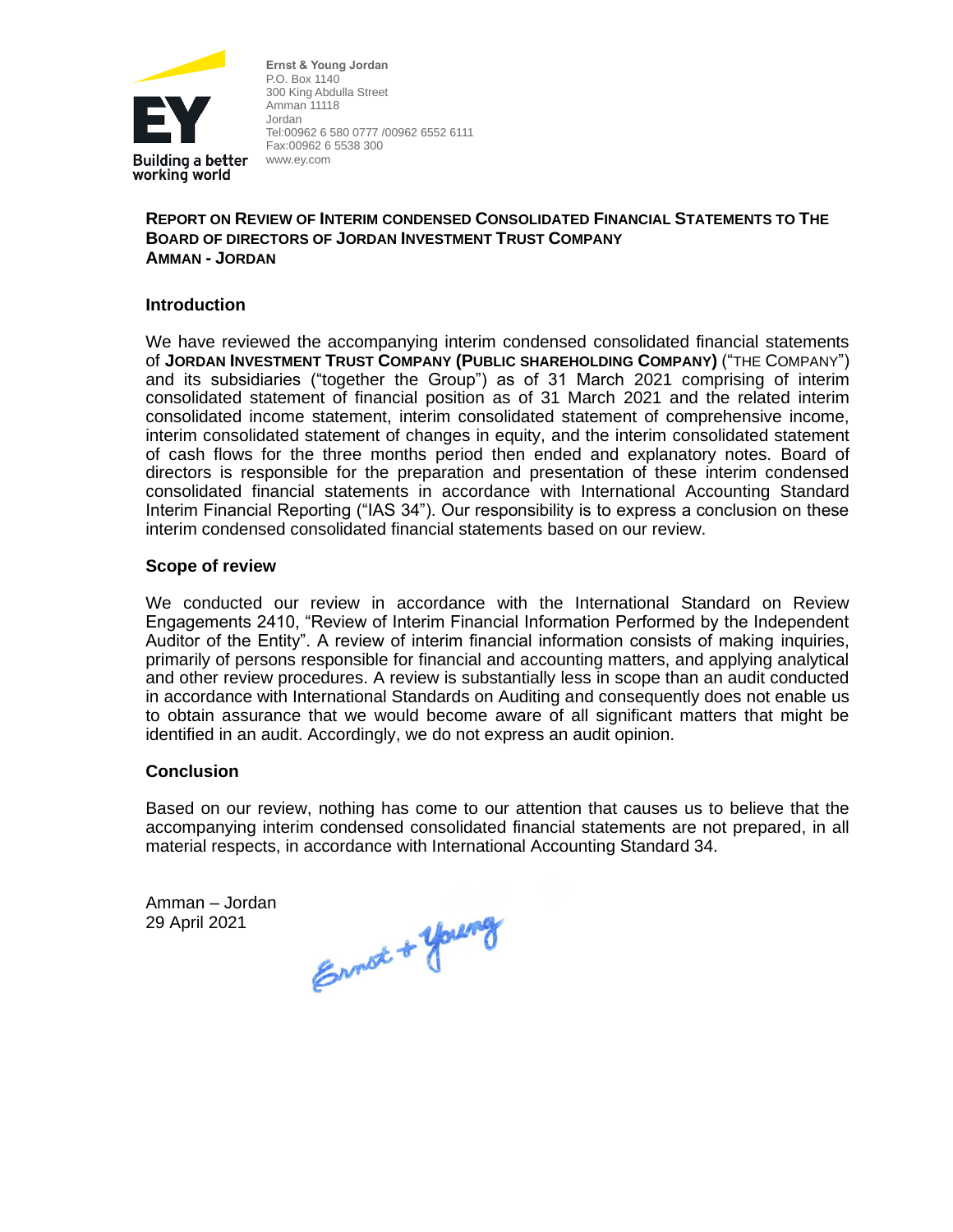|                                                                               |                | 31 March             | 31 December          |
|-------------------------------------------------------------------------------|----------------|----------------------|----------------------|
|                                                                               | <b>Notes</b>   | 2021                 | 2020                 |
|                                                                               |                | JD                   | JD                   |
| <b>ASSETS</b>                                                                 |                | (Unaudited)          | (Audited)            |
| Cash on hand and at banks<br>Financial assets at fair value through profit or |                | 2,068,680            | 2,399,980            |
| loss<br>Financial assets at fair value through other                          |                | 1,912,876            | 1,774,080            |
| comprehensive income                                                          |                | 4,989,840            | 4,921,351            |
| Accounts receivable - net<br>Investment in associate                          | $\overline{4}$ | 77,422<br>10,330,198 | 78,519<br>10,363,112 |
| Other debit balances                                                          |                | 719,927              | 407,322              |
| Property and equipment                                                        |                | 2,158,147            | 2,168,184            |
| Investment properties                                                         |                | 10,382,830           | 10,375,709           |
| <b>Total Assets</b>                                                           |                | 32,639,920           | 32,488,257           |
|                                                                               |                |                      |                      |
| <b>LIABILITIES AND EQUITY</b>                                                 |                |                      |                      |
| Liabilities -                                                                 |                |                      |                      |
| Loans                                                                         | 9              | 363,814              | 402,163              |
| Brokerage customers payables                                                  |                | 232,437              | 146,848              |
| Other credit balances                                                         |                | 745,685              | 823,234              |
| Income tax provision                                                          | 8              | 146                  | 146                  |
| <b>Total Liabilities</b>                                                      |                | 1,342,082            | 1,372,391            |
| <b>Equity -</b>                                                               |                |                      |                      |
| <b>Shareholders' equity</b>                                                   |                |                      |                      |
| Paid in capital                                                               |                | 27,270,078           | 27,270,078           |
| <b>Statutory reserve</b>                                                      |                | 1,342,748            | 1,342,748            |
| Fair value reserve                                                            |                | 127,099              | 67,118               |
| Retained earnings                                                             |                | 793,314              | 684,010              |
| Shareholders' equity                                                          |                | 29,533,239           | 29,363,954           |
| Non-controlling interests                                                     |                | 1,764,599            | 1,751,912            |
| <b>Net Equity</b>                                                             |                | 31,297,838           | 31,115,866           |
| <b>Total Liabilities and Equity</b>                                           |                | 32,639,920           | 32,488,257           |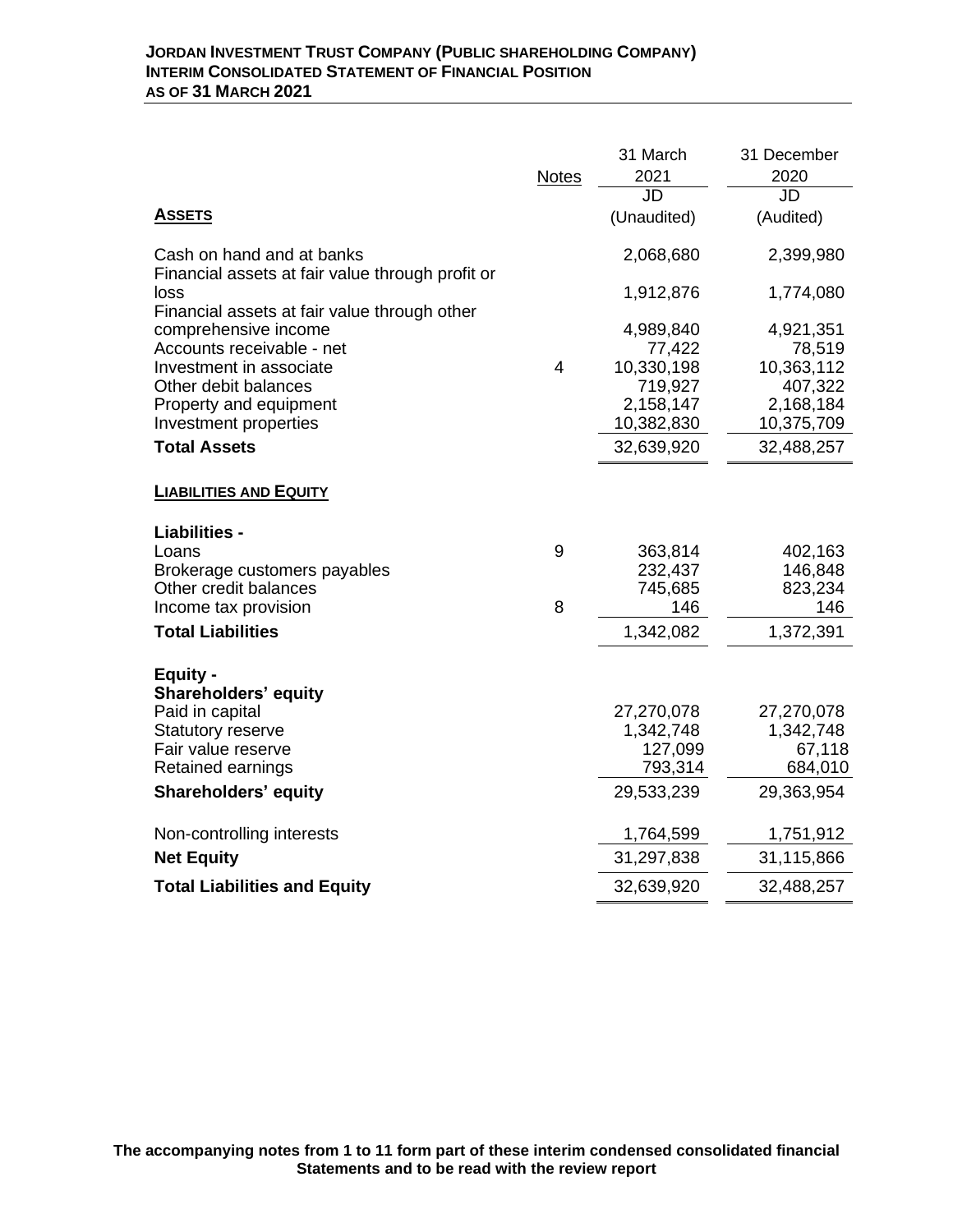|                                                                           | <b>Notes</b> | 31 March<br>2021 | 31 March<br>2020 |
|---------------------------------------------------------------------------|--------------|------------------|------------------|
|                                                                           |              | JD               | JD               |
| <b>Revenues -</b>                                                         |              |                  |                  |
| Interest income                                                           |              | 19,303           | 54,397           |
| Gain from financial assets                                                | 5            | 285,291          | 18,540           |
| <b>Brokerage commissions</b>                                              |              | 6,854            | 2,282            |
| Share of loss from associate                                              | 4            | (32, 914)        | (51, 728)        |
| Other income                                                              |              | 52,826           | 24,067           |
| <b>Net revenues</b>                                                       |              | 331,360          | 47,558           |
| Interest and commission                                                   |              | (9,946)          | (14, 893)        |
| Administrative expenses                                                   |              | (177, 159)       | (193, 716)       |
| Depreciation and amortization                                             |              | (37, 274)        | (33, 366)        |
| Profit (loss) for the period before income                                |              |                  |                  |
| tax                                                                       |              | 106,981          | (194, 417)       |
| Income tax expense                                                        | 8            |                  |                  |
| Profit (loss) for the period                                              |              | 106,981          | (194, 417)       |
| Attributable to:                                                          |              |                  |                  |
| Shareholders of the company                                               |              | 104,704          | (187, 153)       |
| Non-controlling interests                                                 |              | 2,277            | (7, 264)         |
|                                                                           |              | 106,981          | (194, 417)       |
|                                                                           |              |                  |                  |
|                                                                           |              | Fils/JD          | Fils/JD          |
|                                                                           |              |                  |                  |
| Basic and diluted earnings per share from<br>profit (loss) for the period |              | 0/004            | (0/007)          |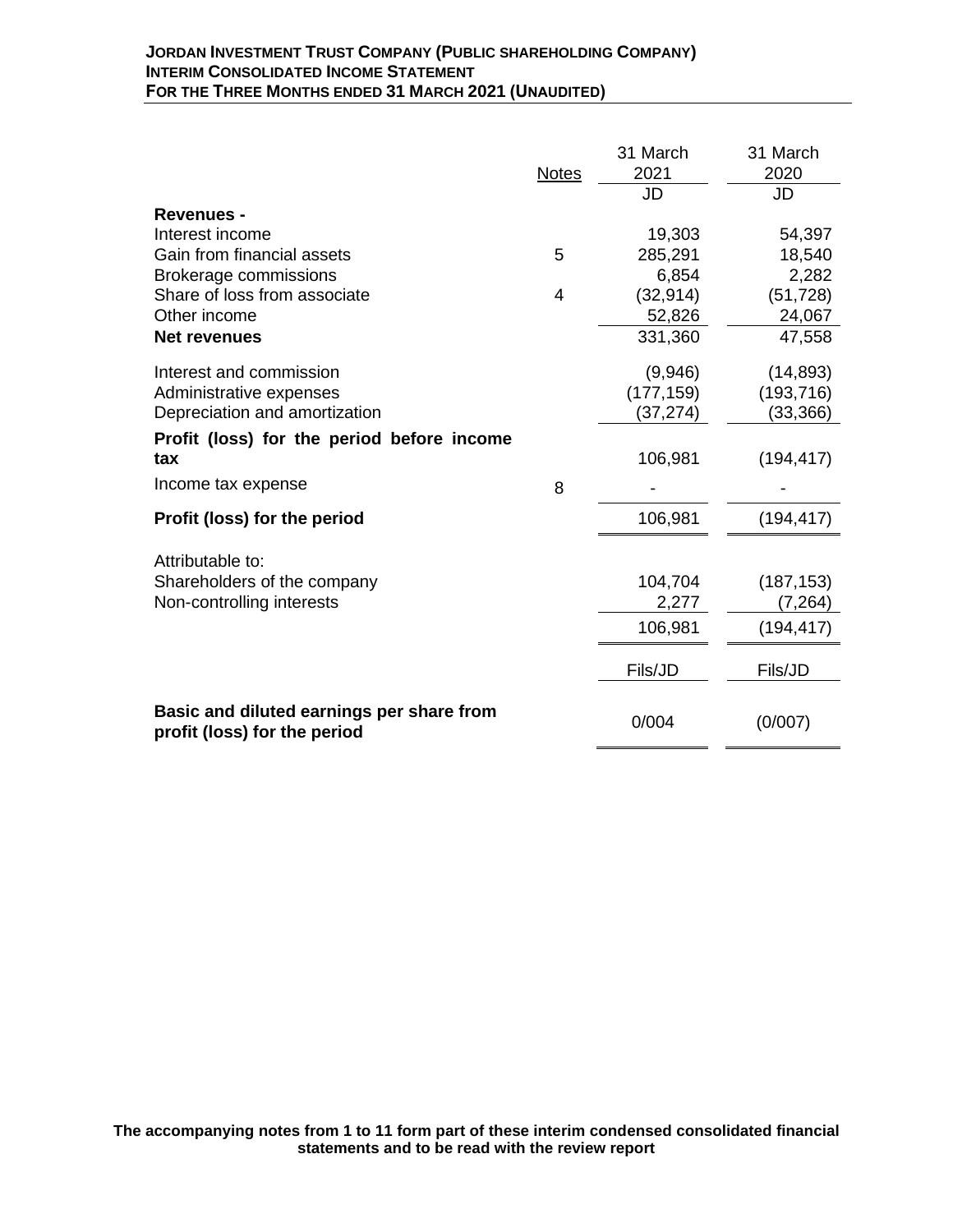|                                                                                                                      | 31 March<br>2021 | 31 March<br>2020 |
|----------------------------------------------------------------------------------------------------------------------|------------------|------------------|
|                                                                                                                      | JD               | JD               |
| Profit (loss) for the period                                                                                         | 106,981          | (194, 417)       |
| Add: other comprehensive income items which will<br>not be reclassified to profit and loss in subsequent<br>periods: |                  |                  |
| Change in fair value of financial assets at fair value                                                               |                  |                  |
| through other comprehensive income                                                                                   | 74,991           | (206,634)        |
| Total comprehensive income for the period                                                                            | 181,972          | (401,051)        |
| <b>Attributable to:</b>                                                                                              |                  |                  |
| Shareholders of the company                                                                                          | 169,285          | (384,560)        |
| Non-controlling interests                                                                                            | 12,687           | (16,491)         |
|                                                                                                                      | 181,972          | (401,051)        |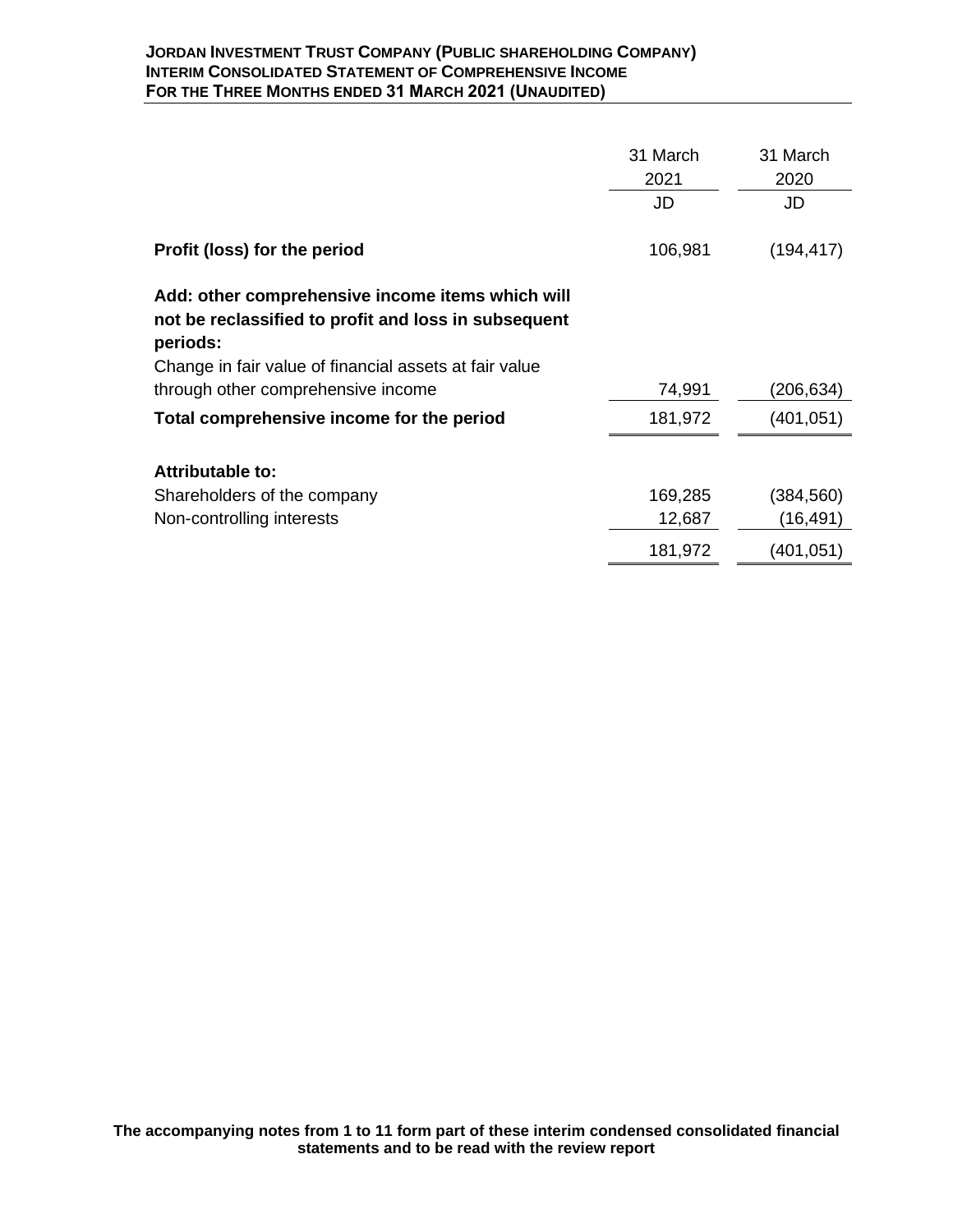#### **JORDAN INVESTMENT TRUST COMPANY (PUBLIC SHAREHOLDING COMPANY) INTERIM CONSOLIDATED STATEMENT OF CHANGES IN EQUITY FOR THE THREE MONTHS ENDED 31 MARCH 2021 (UNAUDITED)**

|                                                |                 | Statutory      | Fair value | Retained   |            | Non-controlling |              |
|------------------------------------------------|-----------------|----------------|------------|------------|------------|-----------------|--------------|
|                                                | Paid in capital | reserve        | reserve    | earnings   | Total      | interests       | Total equity |
|                                                | <b>JD</b>       | <b>JD</b>      | JD         | <b>JD</b>  | JD         | JD              | JD           |
| For the three months period ended 31 March     |                 |                |            |            |            |                 |              |
| $2021 -$                                       |                 |                |            |            |            |                 |              |
| Balance as at 1 January 2021                   | 27,270,078      | 1,342,748      | 67,118     | 684,010    | 29,363,954 | 1,751,912       | 31,115,866   |
| Total comprehensive income for the period      | $\sim$          | $\blacksquare$ | 64,581     | 104,704    | 169,285    | 12,687          | 181,972      |
| Gain on sale of financial assets at fair value |                 |                |            |            |            |                 |              |
| through other comprehensive income             |                 |                | (4,600)    | 4,600      |            |                 |              |
| Balance as of 31 March 2021                    | 27,270,078      | 1,342,748      | 127,099    | 793,314    | 29,533,239 | 1,764,599       | 31,297,838   |
| For the three months period ended 31 March     |                 |                |            |            |            |                 |              |
| 2020-                                          |                 |                |            |            |            |                 |              |
| Balance as at 1 January 2020                   | 27,270,078      | 1,342,748      | 16,859     | 5,153,971  | 33,783,656 | 1,842,946       | 35,626,602   |
| Total comprehensive income for the period      |                 |                | (197, 407) | (187, 153) | (384, 560) | (16, 491)       | (401, 051)   |
| Balance as of 31 March 2020                    | 27,270,078      | 1,342,748      | (180, 548) | 4,966,818  | 33,399,096 | 1,826,455       | 35,225,551   |

**The accompanying notes from 1 to 11 form part of these interim condensed consolidated financial statements and to be read with the review report**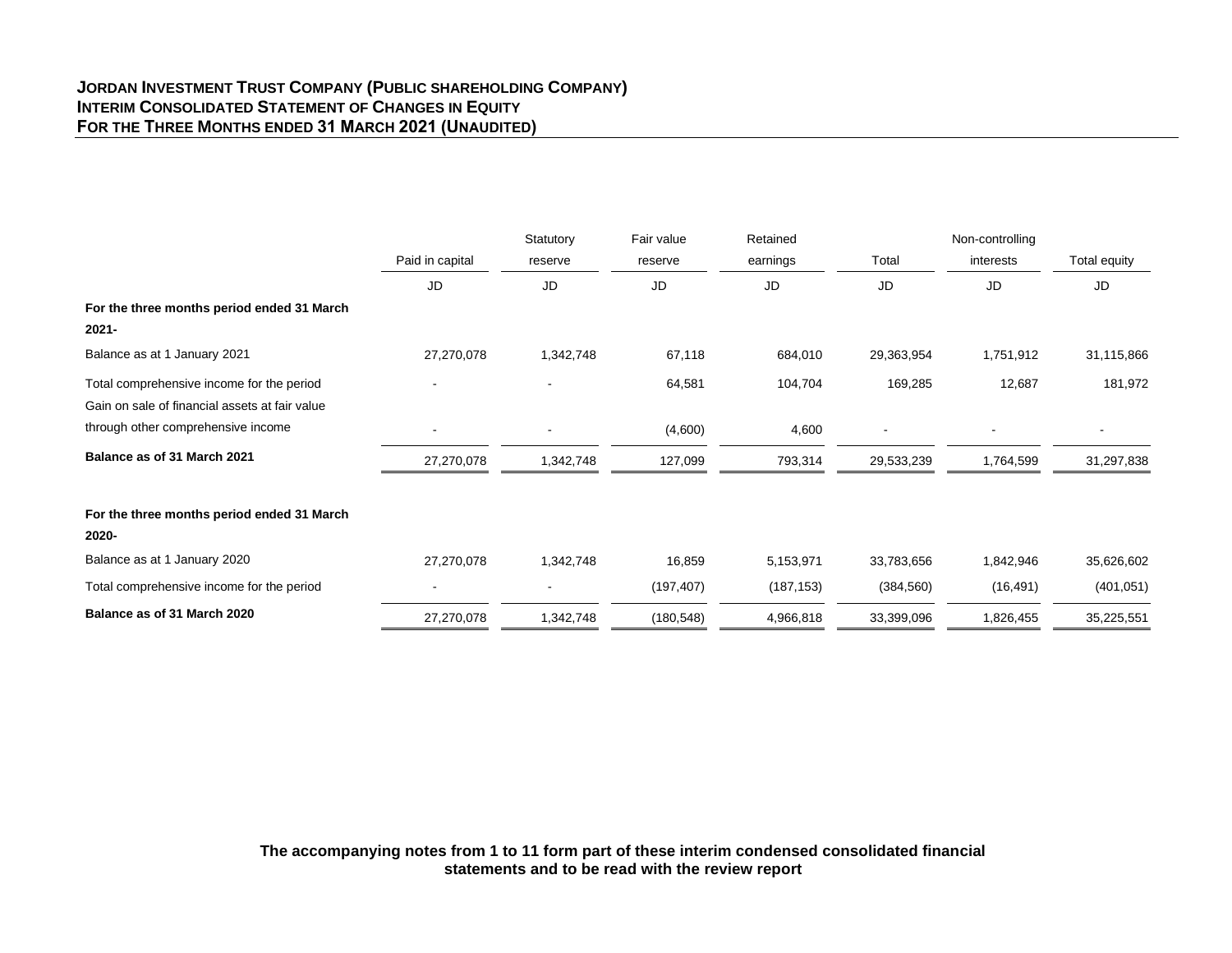### **JORDAN INVESTMENT TRUST COMPANY (PUBLIC SHAREHOLDING COMPANY) INTERIM CONSOLIDATED STATEMENT OF CASH FLOWS FOR THE THREE MONTHS ENDED 31 MARCH 2021 (UNAUDITED)**

|                                                                                            | 31 March<br>2021    | 31 March<br>2020         |
|--------------------------------------------------------------------------------------------|---------------------|--------------------------|
| <b>OPERATING ACTIVITIES</b>                                                                | JD                  | JD                       |
| Profit (loss) for the period before income tax                                             | 106,981             | (194, 417)               |
| <b>Adjustments -</b>                                                                       |                     |                          |
| Depreciation and amortization<br>Change in fair value of financial assets at fair          | 37,274              | 33,366                   |
| value through profit or loss                                                               | (99,088)            | 163,288                  |
| Share of loss from associate<br>Interest income                                            | 32,914<br>(19, 303) | 51,728<br>(54, 397)      |
|                                                                                            |                     |                          |
| <b>Changes in working capital</b><br>Financial assets at fair value through profit or loss | (39,708)            | (46, 157)                |
| Accounts receivable and other debit balances                                               | (311,508)           | (261, 314)               |
| Accounts payable and other credit balances<br>Net cash flows used in operating activities  | 8,040<br>(284, 398) | (233, 225)<br>(541, 128) |
|                                                                                            |                     |                          |
| <b>INVESTING ACTIVITIES</b>                                                                |                     |                          |
| Sale of financial assets at fair value through other                                       |                     |                          |
| comprehensive income<br>Purchase of property and equipment                                 | 6,502<br>(6,778)    | (4,608)                  |
| Purchase of investment property                                                            | (27, 580)           | (273,094)                |
| Interest income                                                                            | 19,303              | 54,397                   |
| Net cash flows used in investing activities                                                | (8, 553)            | (223, 305)               |
| <b>FINANCING ACTIVITIES</b>                                                                |                     |                          |
| Loans                                                                                      | (38, 349)           | (38, 349)                |
| Net cash flows used in financing activities                                                | (38, 349)           | (38, 349)                |
| Net decrease in cash and cash equivalents<br>Cash and cash equivalents at beginning of the | (331, 300)          | (802, 782)               |
| period                                                                                     | 2,399,980           | 8,107,991                |
| Cash and cash equivalents at end of the<br>period                                          | 2,068,680           | 7,305,209                |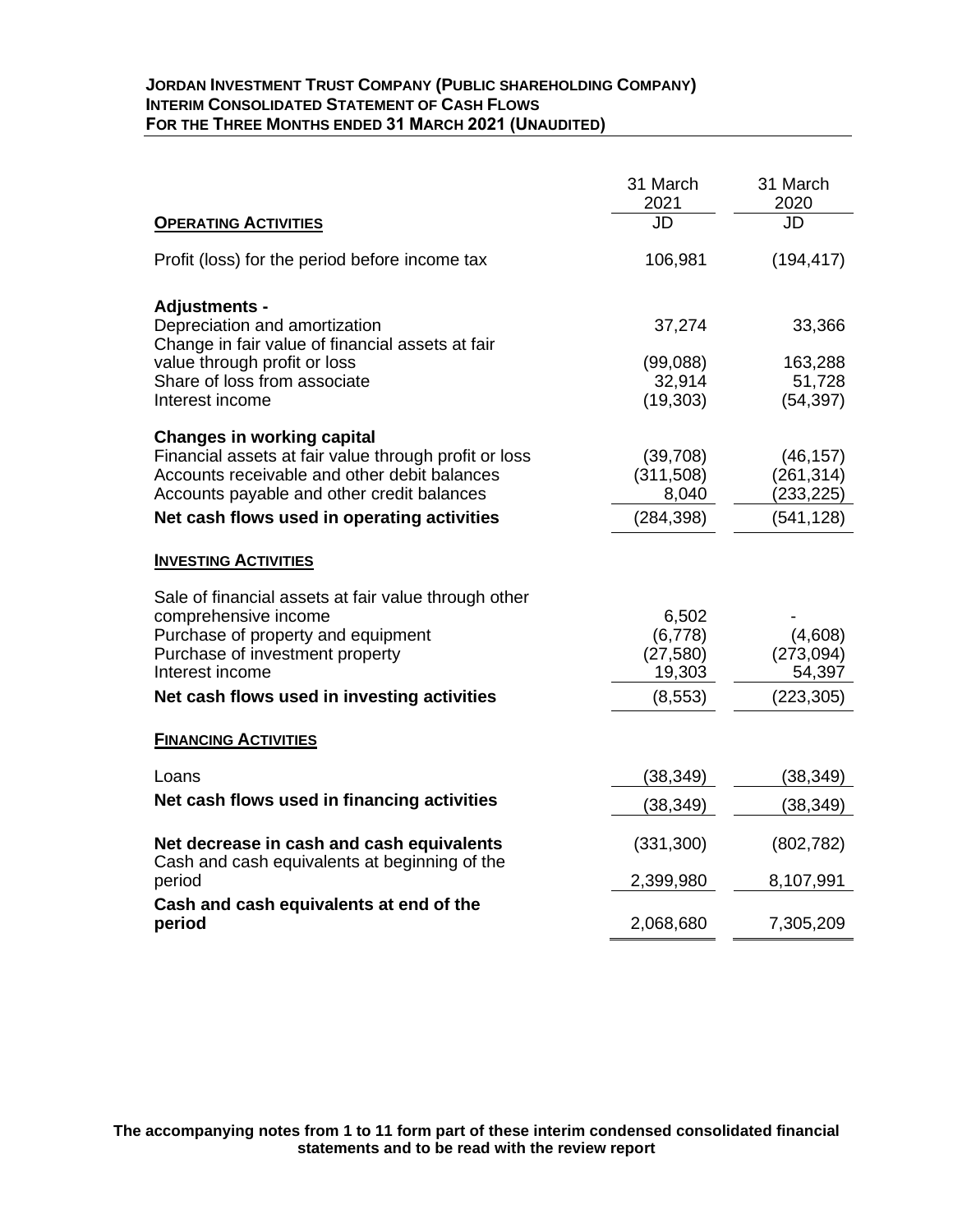## **(1) GENERAL**

Jordan Investment Trust was incorporated in Jordan as a public shareholding company and registered on April 23, 1998 with an authorized capital of JD 20,000,000 divided into 20,000,000 shares, at a par value of 1JD each. The authorized, issued and paid up capital was increased several times over the years to reach JD 27,270,078.

The main objectives of the Company are to invest in all available fields of investment in industrial, agricultural, financial, real estate, tourism and services sectors, and in particular to purchase and hold shares, allotments, real estate, bonds and manage investment portfolios. Other activities include, providing consulting services and capital market operations services which support and foster investment, acting as a broker in organizing the capital financing operations required for establishment, expansion and development of the companies including the undertakings of issuance of shares and bond or participate with the gatherings that aim to such undertakings.

The Company's registered office is located in Jabal Amman, Amman – The Hashemite Kingdom of Jordan.

The main objectives of the subsidiaries are to invest in all available fields of investment.

The financial statements were authorized for issuance by the Board of Directors on 28 April 2021.

The company's shares are listed in Amman Stock Exchange.

## **(2) BASIS OF PREPARATION AND THE ACCOUNTING POLICIES**

#### **BASIS OF PREPARATION**

The accompanying interim condensed consolidated financial statements for the Group as of 31 March 2021 have been prepared in accordance with International Accounting Standard 34 "Interim Financial Reporting".

The interim condensed consolidated financial statements have been presented in Jordanian Dinars" JD" which is the functional currency of the Group.

The financial statements are prepared under the historical cost convention except for financial assets at fair value through profit or loss and financial assets at fair value through other comprehensive income which have been measured at fair value at the financial statements date.

The interim condensed consolidated financial statements do not contain all information and disclosures required for full financial statements prepared in accordance with International Financial Reporting Standards and should be read in conjunction with the Group's annual financial statements as at 31 December 2020. In addition, the results for the three months ended 31 March 2021 are not necessarily indicative of the results that may be expected for the financial year ending 31 December 2021.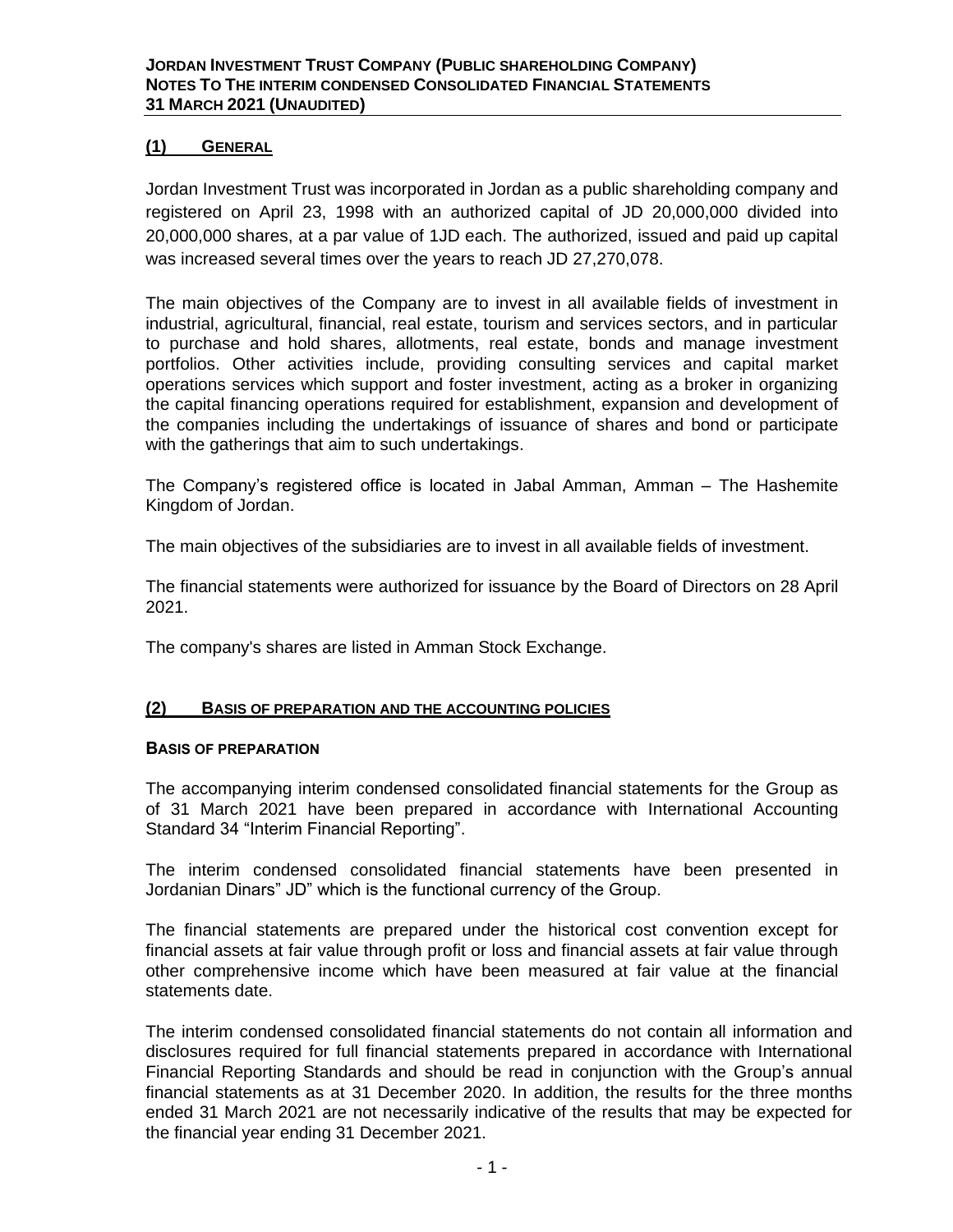### **BASIS OF CONSOLIDATION**

The interim condensed consolidated financial statements comprise the financial statements of Jordan Investment Trust Company and its wholly owned subsidiaries. Control is achieved when the Group is exposed, or has rights, to variable returns from its involvement with the subsidiary and has the ability to affect those returns through its power over the subsidiary.

Group controls an investee only if the Group has:

- − Power over the investee (i.e. existing rights that give it the current ability to direct the relevant activities of the investee).
- − Exposure, or rights, to variable returns from its involvement with the investee, and
- − The ability to use its power over the investee to affect its returns.

When the Group has less than a majority of the voting or similar rights of an investee, the Group considers all relevant facts and circumstances in assessing whether it has power over an investee, including:

- − The contractual arrangement with the other vote holders of the investee
- − Rights arising from other contractual arrangements
- − The Group's voting rights and potential voting rights

The Group re-assesses whether or not it controls an investee if facts and circumstances indicate that there are changes to one or more of the three elements of control.

Consolidation of a subsidiary begins when the Group obtains control over the subsidiary and ceases when the Group loses control of the subsidiary. Assets, liabilities, income and expenses of a subsidiary acquired or disposed of during the year are included in the consolidated statement of income from the date the Group gains control until the date the Group ceases to control the subsidiary.

Profit or loss and each component of other comprehensive income (OCI) are attributed to the equity holders of the parent of the Group and to the non-controlling interests, even if this results in the non-controlling interests having a deficit balance. When necessary, adjustments are made to the financial statements of subsidiaries to bring their accounting policies into line with the Group's accounting policies. All intra-group assets and liabilities, equity, income, expenses, profits and losses relating to transactions between members of the Group are eliminated.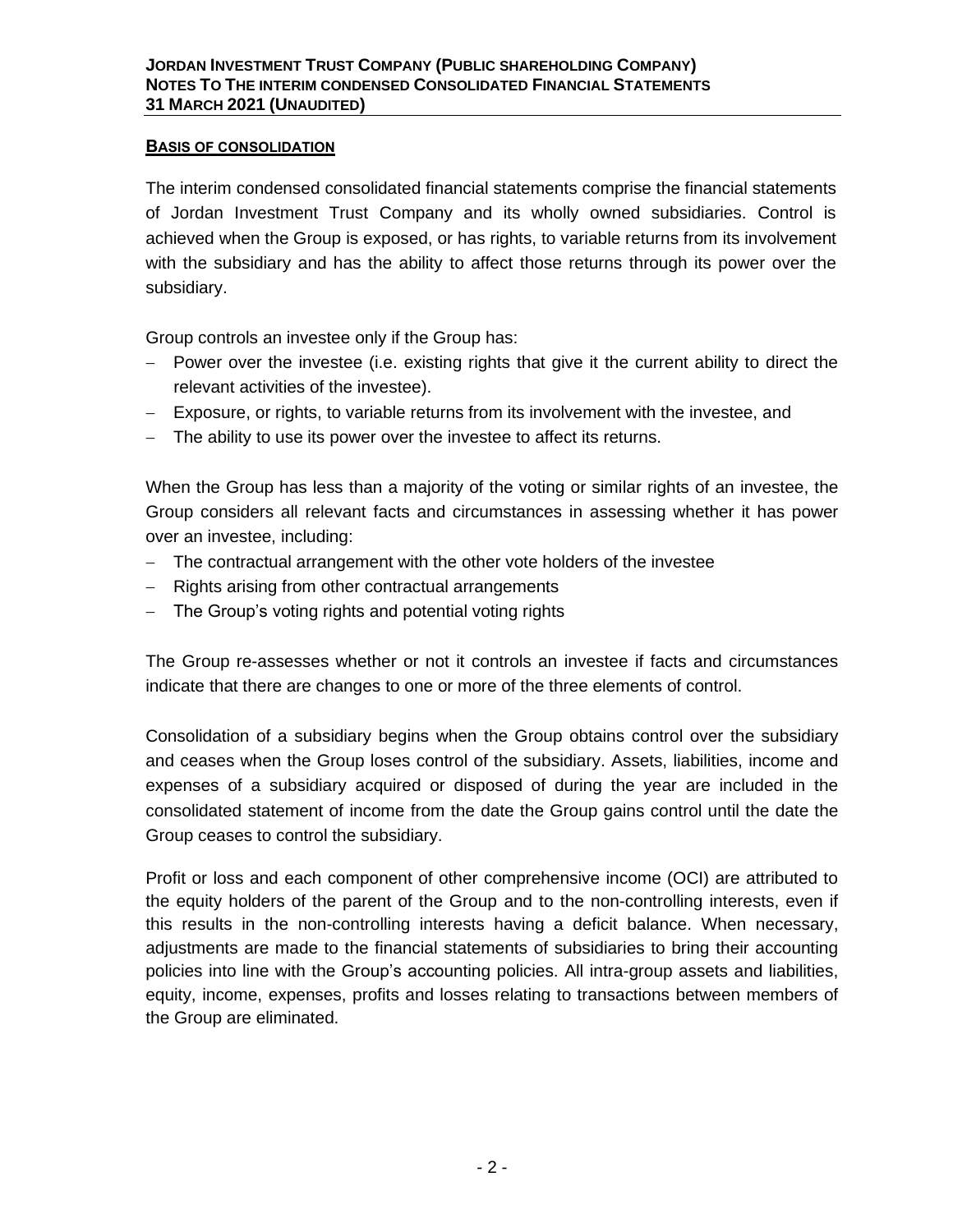### **JORDAN INVESTMENT TRUST COMPANY (PUBLIC SHAREHOLDING COMPANY) NOTES TO THE INTERIM CONDENSED CONSOLIDATED FINANCIAL STATEMENTS 31 MARCH 2021 (UNAUDITED)**

A change in the ownership interest of a subsidiary, without a change of control, is accounted for as an equity transaction. If the Group loses control over a subsidiary, it:

- Derecognises the assets (including goodwill) and liabilities of the subsidiary;
- Derecognises the carrying amount of any non-controlling interest;
- Derecognises the translation reserve of the foreign currencies
- Recognises the fair value of the consideration received;
- Recognises the fair value of any investment retained in the subsidiary;
- Recognises profit or loss resulting from controlling loss; and
- Reclassifies the company's share of components previously recognised in other comprehensive income to profit or loss.

### **CHANGES IN ACCOUNTING POLICIES**

The accounting policies used in the preparation of the interim condensed financial statements are consistent with those used in the preparation of the annual financial statements for the year ended 31 December 2020 except for the adoption of new standards effective as of 1 January 2021 shown below:

## **Interest Rate Benchmark Reform – Phase 2: Amendments to IFRS 9, IAS 39, IFRS 7, IFRS 4 and IFRS 16**

The amendments provide temporary reliefs which address the financial reporting effects when an interbank offered rate (IBOR) is replaced with an alternative nearly risk-free interest rate (RFR).

The amendments include the following practical expedients:

- A practical expedient to require contractual changes, or changes to cash flows that are directly required by the reform, to be treated as changes to a floating interest rate, equivalent to a movement in a market rate of interest
- Permit changes required by IBOR reform to be made to hedge designations and hedge documentation without the hedging relationship being discontinued
- Provide temporary relief to entities from having to meet the separately identifiable requirement when an RFR instrument is designated as a hedge of a risk component

These amendments had no impact on the interim condensed financial statements of the Group. The Group intends to use the practical expedients in future periods if they become applicable.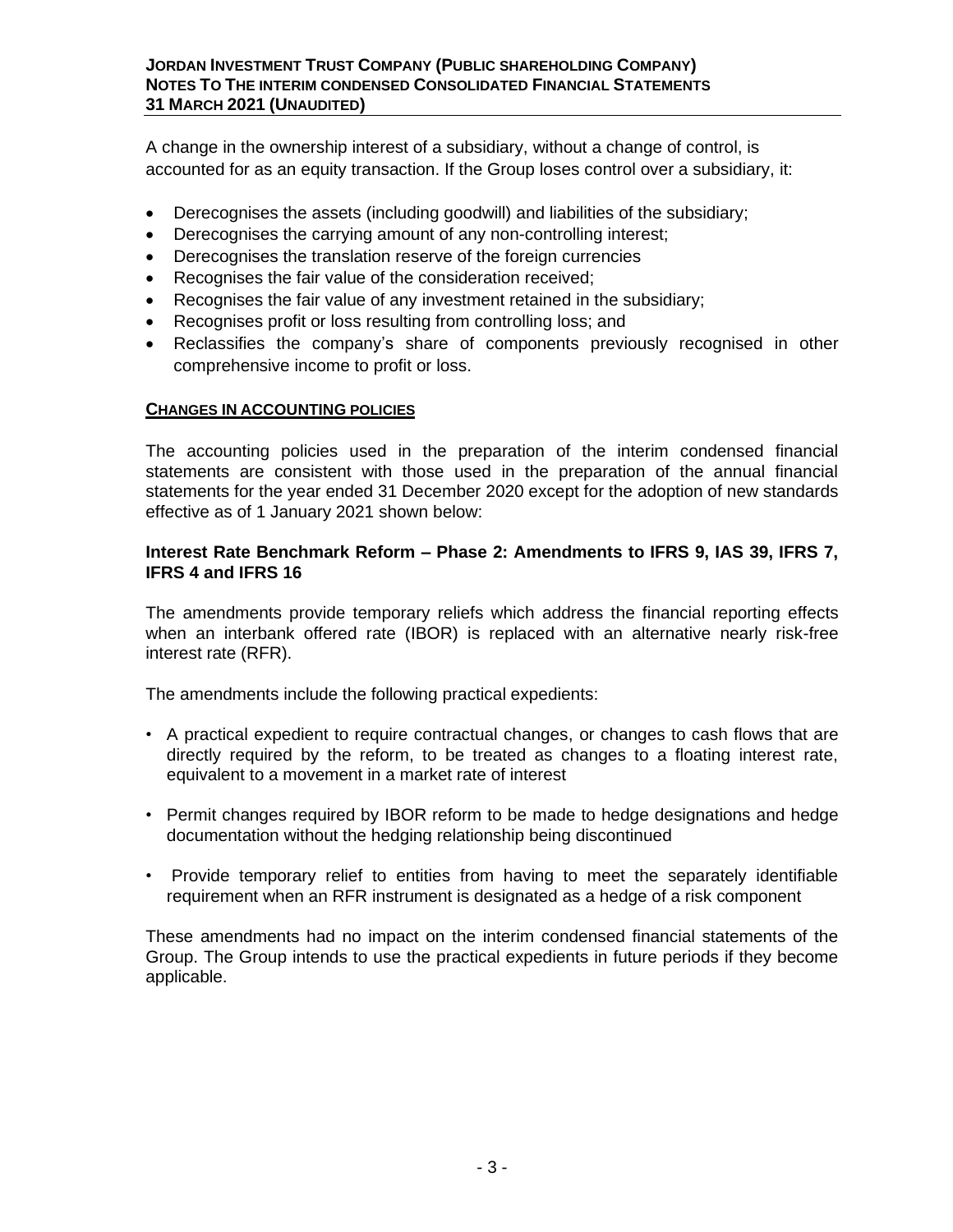#### **(3) SEGMENT INFORMATION**

### **Segment information for the basic sectors**

For management purposes, the Group is organized into two major business segments:

- Financial investments Principally trading in equities and bonds, in addition to investment in associates and deposits at banks and act as a custodian.
- Investment properties Principally trading and renting properties and land owned by the Group.

These segments are the basis on which the Group reports its primary segment information.

### **Below is the segment information:**

|                                            | Financial   | Investment |               |             |
|--------------------------------------------|-------------|------------|---------------|-------------|
|                                            | Investments | properties | <b>Others</b> | Total       |
|                                            | JD'000      | JD'000     | JD'000        | JD'000      |
|                                            |             |            |               | (Unaudited) |
| For the three months ended 31 March 2021 - |             |            |               |             |
| Segment revenues                           | 278         | 34         | 19            | 331         |
| Distributed expenses                       | (158)       | (24)       | (42)          | (224)       |
| Profit before income tax for the period    | 120         | 10         | (23)          | 107         |
| Income tax expense                         |             |            |               |             |
| <b>Profit for the period</b>               |             |            |               | 107         |
|                                            |             |            |               |             |
| For the three months ended 31 March 2020 - |             |            |               |             |
| Segment revenues                           | 24          | 24         |               | 48          |
| Distributed expenses                       | (171)       | (24)       | (47)          | (242)       |
| Loss before income tax for the period      | (147)       |            | (47)          | (194)       |
| Income tax expense                         |             |            |               |             |
| Loss for the period                        |             |            |               | (194)       |
|                                            |             |            |               |             |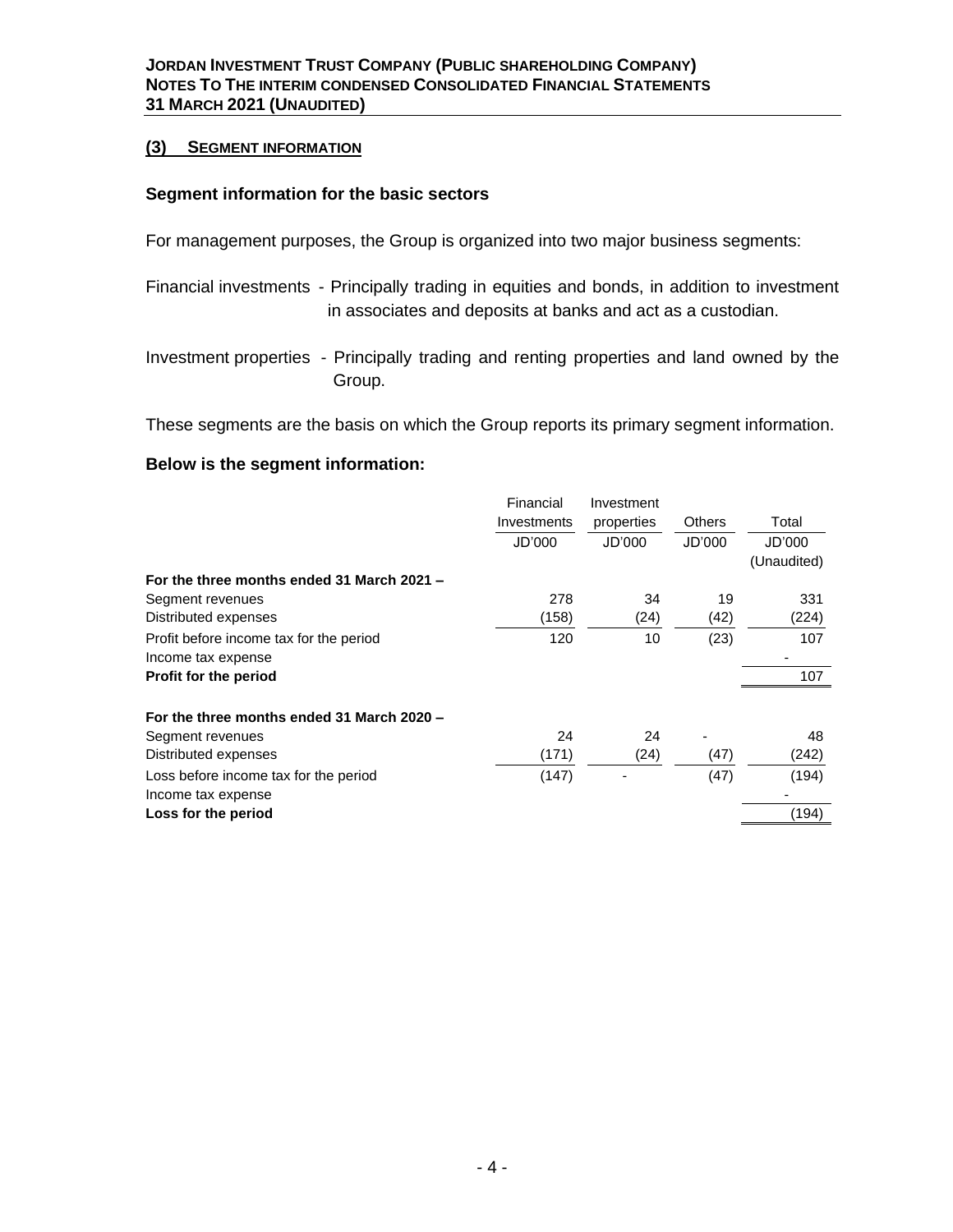### **JORDAN INVESTMENT TRUST COMPANY (PUBLIC SHAREHOLDING COMPANY) NOTES TO THE INTERIM CONDENSED CONSOLIDATED FINANCIAL STATEMENTS 31 MARCH 2021 (UNAUDITED)**

|                                                               | Financial<br>Investments<br>JD'000 | Investment<br>properties<br>JD'000 | Others<br>JD'000 | Total<br>JD'000 |
|---------------------------------------------------------------|------------------------------------|------------------------------------|------------------|-----------------|
| 31 March 2021 - (Unaudited)                                   |                                    |                                    |                  |                 |
| <b>Assets and Liabilities</b>                                 |                                    |                                    |                  |                 |
| Segment assets                                                | 21,460                             | 10,383                             | 797              | 32,640          |
| Segment liabilities                                           | 659                                | 73                                 | 610              | 1,342           |
| Other segment information for the three months                |                                    |                                    |                  |                 |
| ended 31 March 2021 - (Unaudited)                             |                                    |                                    |                  |                 |
| Depreciation and amortization                                 | 14                                 | 13                                 | 10               | 37              |
| 31 December 2020 - (Audited)<br><b>Assets and Liabilities</b> |                                    |                                    |                  |                 |
|                                                               |                                    |                                    |                  |                 |
| Segment assets                                                | 21,627                             | 10,376                             | 485              | 32,488          |
| Segment liabilities                                           | 584                                | 68                                 | 720              | 1,372           |
| Other segment information for the three months                |                                    |                                    |                  |                 |
| ended 31 March 2020 - (Unaudited)                             |                                    |                                    |                  |                 |
| Depreciation and amortization                                 | 10                                 | 13                                 | 10               | 33              |

# **(4) INVESTMENT IN ASSOCIATE**

This item represents the following:

|                               | Ownership  | Country of     | Nature of | 31 March           | 31 December     |
|-------------------------------|------------|----------------|-----------|--------------------|-----------------|
|                               | percentage | incorporation  | activity  | 2021               | 2020            |
|                               | %          |                |           | JD.<br>(Unaudited) | JD<br>(Audited) |
| First Education Holding (FEH) | 31.6       | <b>Bahrain</b> | Education | 10,330,198         | 10,363,112      |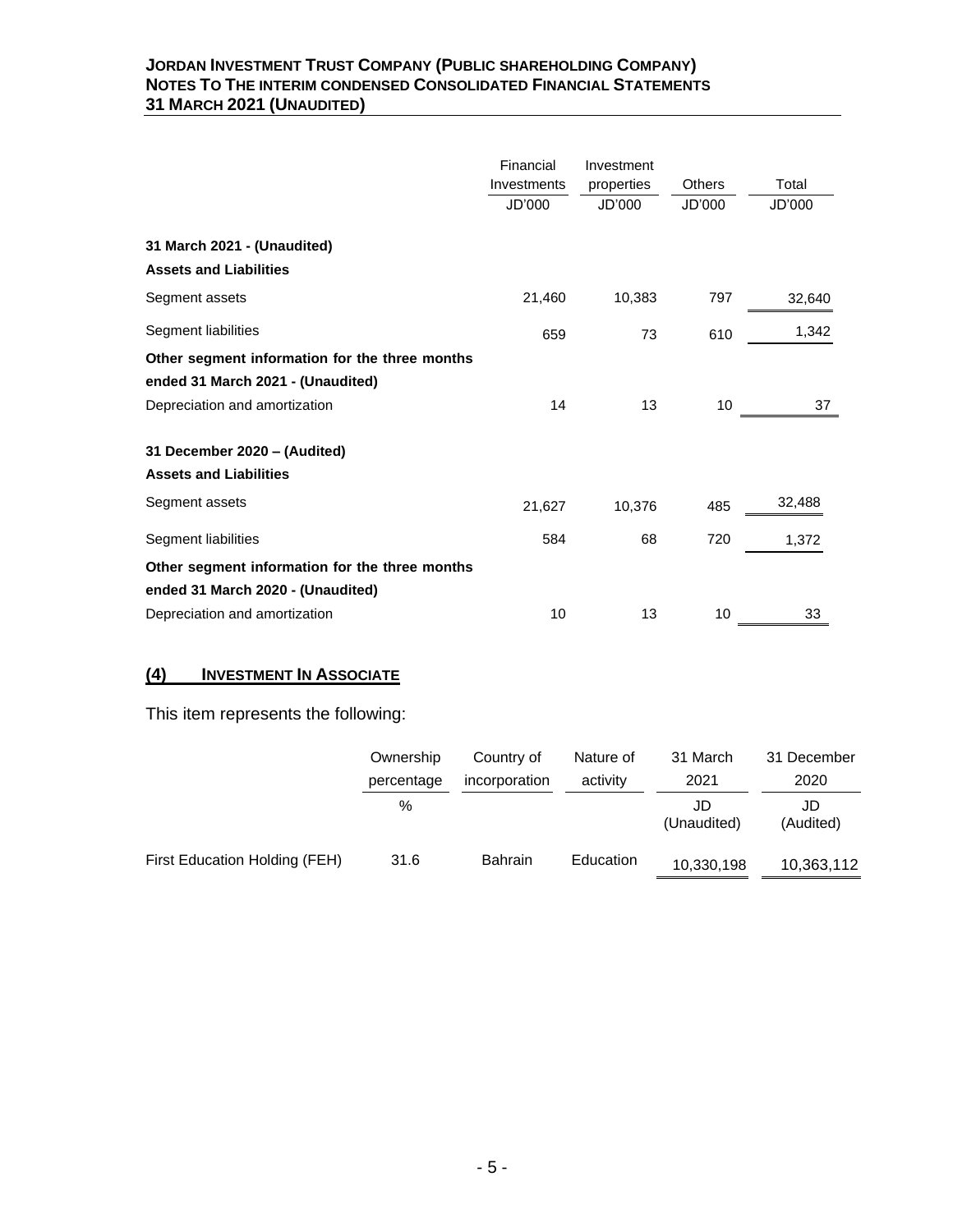The following table illustrates the movement on the investment in associate:

|                                             | 31 March<br>2021  | 31 December<br>2020 |
|---------------------------------------------|-------------------|---------------------|
|                                             | JD<br>(Unaudited) | JD<br>(Audited)     |
| Balance at the beginning of the period/year | 10,363,112        | 10,576,250          |
| Group's share from associate loss           | (32, 914)         | (213, 138)          |
| Balance at the end of the period/year       | 10,330,198        | 10,363,112          |

# **(5) GAINS FROM FINANCIAL ASSETS**

|                                                                    | 31 March<br>2021  | 31 March<br>2020  |
|--------------------------------------------------------------------|-------------------|-------------------|
|                                                                    | JD<br>(Unaudited) | JD<br>(Unaudited) |
| Dividends income                                                   | 186,203           | 181,828           |
| Change in fair value of financial assets through<br>profit or loss | 99,088            | (163, 288)        |
|                                                                    | 285,291           | 18,540            |

# **(6) CONTINGENT LIABILITIES**

As of the date of the interim condensed consolidated financial statements, the Group is contingently liable in respect of a bank guarantee amounting to JD 1,440,000 as of 31 March 2021 (31 December 2020: JD 1,440,000) for the benefit of the Jordan Securities Commission in accordance with the Jordan Securities Commission Law No. 76 of 2007, in addition to other bank letters of guarantee for the benefit of the Securities Depository Center amounted to JD 150,000 as of 31 March 2021 ( 31 December 2020:JD 150,000) with security deposits of JD 67,000.

# **(7) OFF-BALANCE SHEET ITEMS**

The Group holds investments for others amounting to JD 726,837 as of 31 March 2021 (31 December 2020: JD 715,777).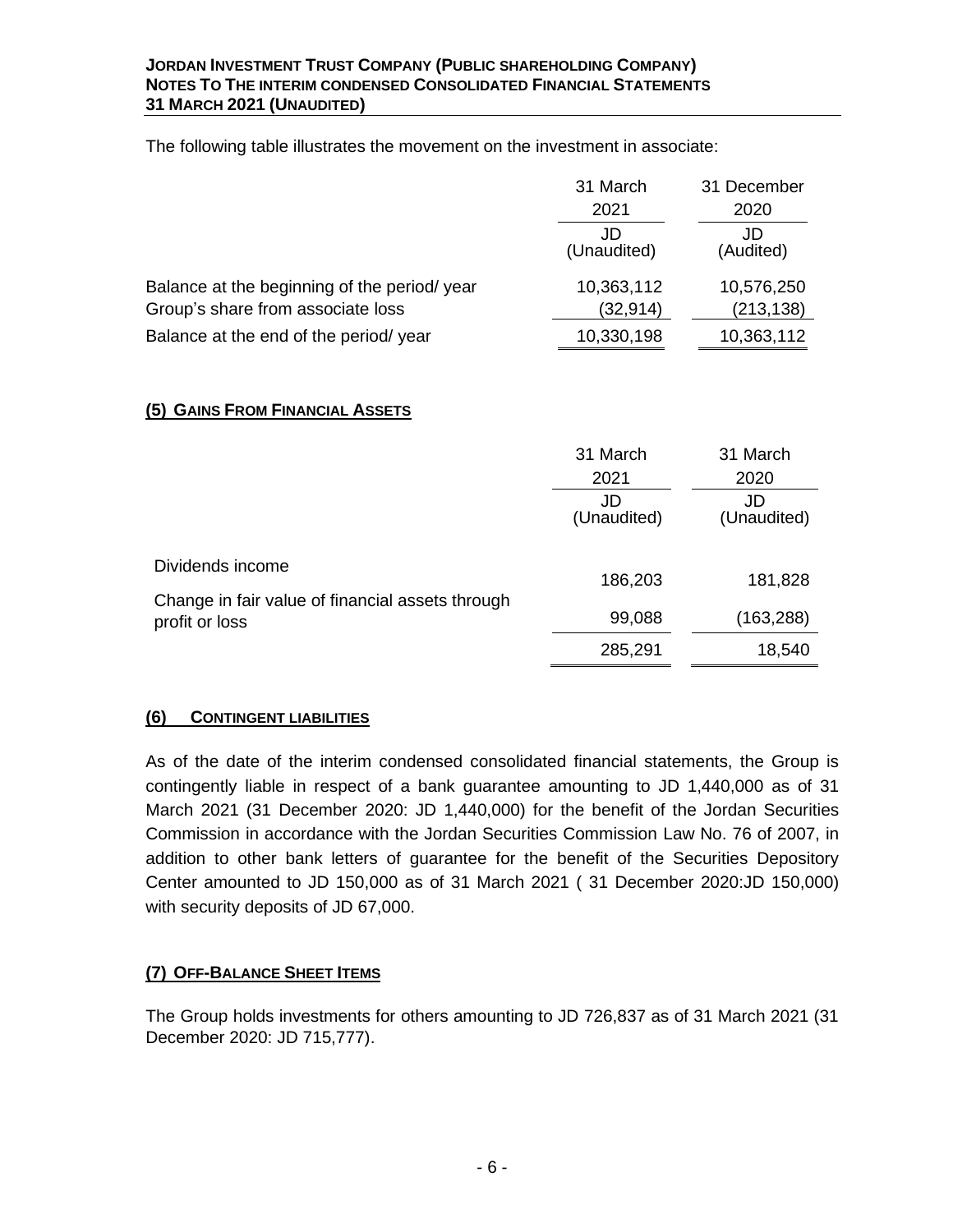### **(8) INCOME TAX**

#### **Income tax provision**

Income Tax provision for the period ended 31 March 2021 was calculated in accordance with the Income tax law No. (38) of 2018.

Jordan Investment Trust Company submitted tax declarations for the years 2016, 2017, 2018 and 2019, however the income tax department did not review it to the date of preparing these financial statements. A final settlement was reached with the income tax department until the end of the financial year of 2015.

### **(9) LOANS**

|                        |            | Loan installments |                  |                     |
|------------------------|------------|-------------------|------------------|---------------------|
|                        | Short term | Long term         | 31 March<br>2021 | 31 December<br>2020 |
|                        | JD         | JD                | JD               | JD                  |
|                        |            |                   | (Unaudited)      | (Audited)           |
| The Bank of Jordan (1) | 18,097     | ۰                 | 18,097           | 26,347              |
| The Bank of Jordan (2) | 12,396     | 9.321             | 21,717           | 24,816              |
| The Bank of Jordan (3) | 108,000    | 216,000           | 324,000          | 351,000             |
|                        |            |                   | 363,814          | 402,163             |

## **The Bank of Jordan Loan (1)**

On 2 September 2010, the Group signed a loan agreement with the Bank of Jordan for an amount of JD 1,650,000 at an annual interest rate of 8.5%. the loan is due after a grace period of 2 years over 60 monthly installments of JD 32,616 each, the first of which fell due on 19 September 2012 until the final settlement, the loan is secured by the mortgage of the property owned by Al Tawon Real Estate Management Company (Subsidiary) which is equal to JD 900,000. In 2018 the loan was rescheduled, and the monthly installment was now JD 2,750 instead of JD 32,616 starting from 14 November 2018 and holds an annual interest rate of 9,25%. During 2020 interest rate was decreased to 8,25%.

## **The Bank of Jordan Loan (2)**

On 11 January 2017, the Group signed a loan agreement with the Bank of Jordan for an amount of JD 74,400 with an annual interest rate of 8.75%. The loan is payable in 60 monthly installments of JD 1,033 each, starting on 31 January 2017. The loan was used to finance the purchase of a new vehicle. During 2020 interest rate was decreased to 8%.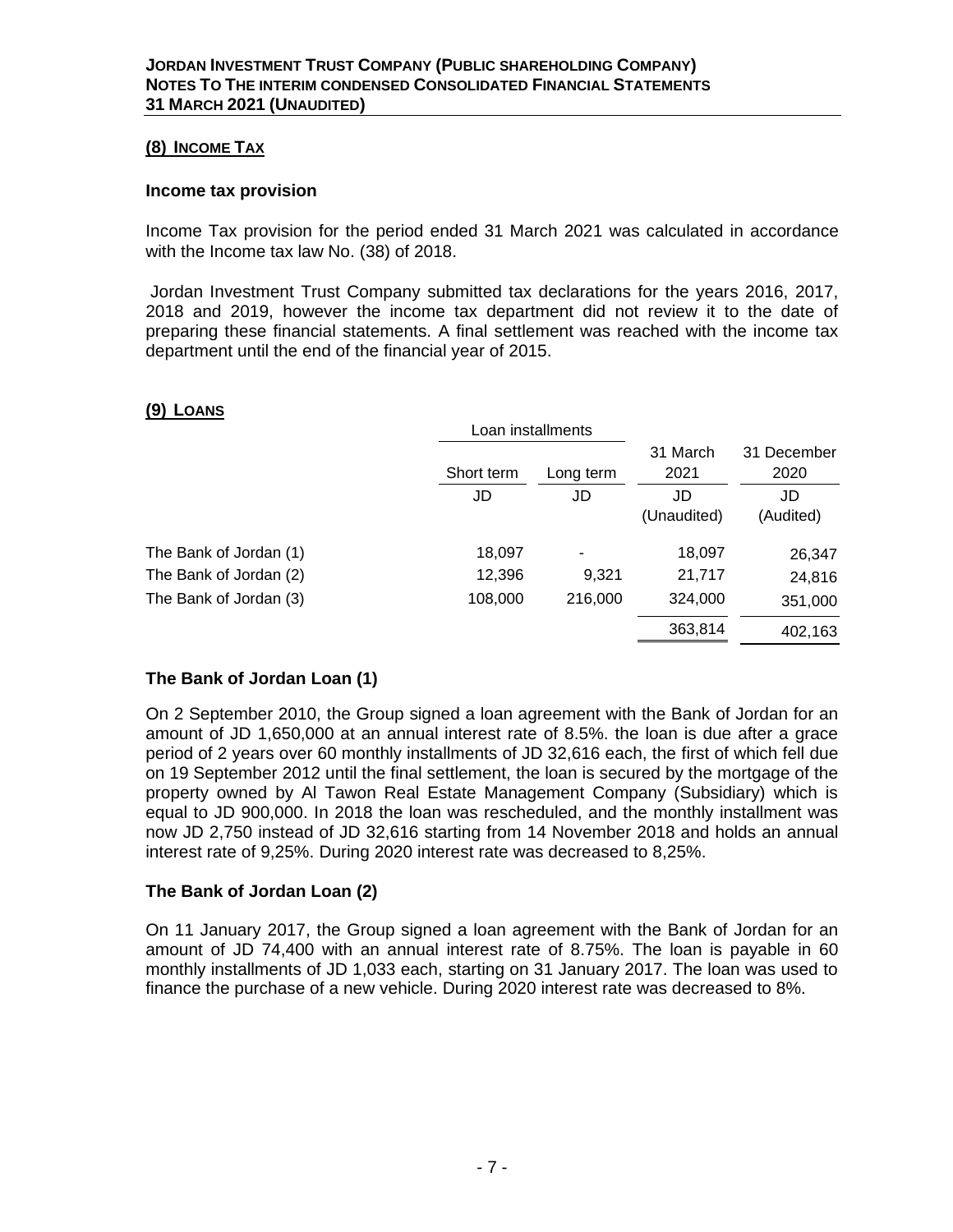# **The Bank of Jordan Loan (3)**

On 2 October 2018, the Group signed a loan agreement with the Bank of Jordan for an amount of JD 540,000 with an annual interest rate of 9%. The loan is payable after a grace period of 5 months in 60 monthly installments of JD 9,000 each, starting on 21 April 2019. The loan is secured by the mortgage of the property owned by AlTawon Real Estate Management Company (Subsidiary) by JD 900,000. During 2020 interest rate was decreased to 8,25%.

# **(10) RELATED PARTIES TRANSACTIONS**

Related parties Transactions represent the transactions made with associated companies, major shareholders, directors, and key management personnel of the Group, and entities which have main controlling shareholders. Pricing policies and terms of the transactions with related parties are approved by the Group's management.

## **Executive management's Compensations and remunerations**

The remuneration of executive management was as follows:

|                       | 31 March    | 31 March    |
|-----------------------|-------------|-------------|
|                       | 2021        | 2020        |
|                       | JD          | JD          |
|                       | (Unaudited) | (Unaudited) |
| Salaries and benefits | 100,232     | 239,779     |